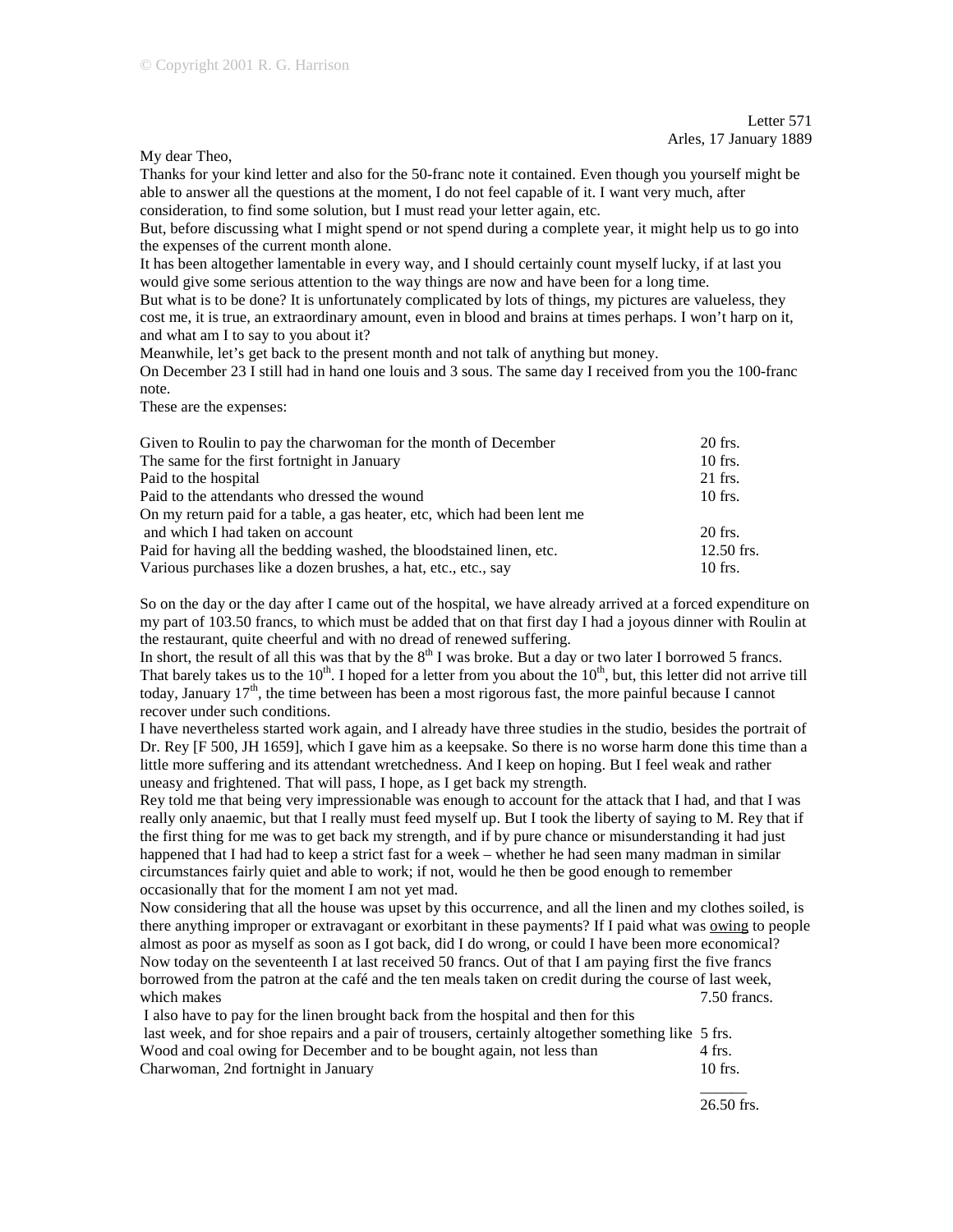Net amount left me tomorrow morning after settling this bill 23.50 frs.

It is now the seventeenth, there are still thirteen days to go.

Ask yourself how much I can spend in a day? I have to add that you sent 30 francs to Roulin, out of which he paid the 21.50 rent for December.

There, my dear boy, are the accounts for this present month. It is not over.

Now we come to the expenses caused you by Gauguin's telegram, which I have already expressly reproached him for sending.

Are the expenses thus mistakenly incurred less than 200 francs? Does Gauguin himself claim that it was a brilliant step to take? Look here, I won't say more about the absurdity of this measure, suppose that I was as wild as anything, then why wasn't our illustrious partner more collected?

But I shan't press that point.

I cannot commend you enough for paying Gauguin in such a way that he can only congratulate himself on any dealings he has had with us. Unfortunately there again is another expenditure perhaps greater than it should have been, yet I catch a glimpse of hope in it. Must he not, or at least should he not, begin to see that we were not exploiting him, but on the contrary were anxious to secure him a living, the possibility of work and…and…of decency?

If that does not obtain the heights of the grandiose prospectuses for the association of artists which he proposed, and you know how he clings to it, if it does not attain the heights of his other castles in the air – then why not consider him as not responsible for the trouble and waste which his blindness may have caused both you and me?

If at present this theory seems too bold to you, I do not insist on it, but we shall see.

He has had experience in what he calls "banking in Paris" and thinks himself clever at it. Perhaps you and I are not curious at all in this respect.

In any case this is not altogether in contradiction with some passages in our previous correspondence. If Gauguin stayed in Paris for a while to examine himself thoroughly, or have himself examined by a specialist, I don't honestly know what the result might be.

On various occasions I have seen him do things which you and I would not let ourselves do, because we have consciences that feel differently about things. I have heard one or two things said of him, but having seen him at very, very close quarters, I think that he is carried away by his imagination, perhaps by pride, but…practically irresponsible.

This conclusion does not imply that I advise you to pay very much attention to what he says on any occasion. But I see that you have acted with higher ideals in the matter of settling his bill, and so I think that we need not fear that he will involve us in the errors of the "Bank of Paris."

But as for him…Lord, let him do anything he wants, let him have his independence?? (whatever he means by that) and his opinions, and let him go his own way as soon as he thinks he knows it better than we do. I think it is rather strange that he claims a picture of sunflowers from me, offering me in exchange, I suppose, or as a gift, some studies he left here. I will send him back his studies which will probably be useful to him, which they certainly won't be to me.

But for the moment I am keeping my canvases here and I am definitely keeping my sunflowers in question. He has two of them already, let that hold him.

And if he is not satisfied with the exchange he has made with me, he can take back his little Martinique canvas, and his self-portrait sent me from Brittany, at the same time giving me back both my portrait and the two sunflower canvases which he took in Paris. So if he ever broaches this subject again, I've told you just how matters stand.

How can Gauguin pretend that he was afraid of upsetting me by his presence, when he can hardly deny that he knew I kept asking for him continually, and that he was told over and over again that I insisted on seeing him at once.

Just to tell him that we should keep it between him and me, without upsetting you. He would not listen. It worries me to go over all this and recapitulate such things over and over again.

In this letter I have tried to show you the difference between my net expenses, directly my own, and those for which I am less responsible.

I have been miserable because just at this moment you have had this expense, which did no one any good. Whatever happens, I shall see my strength come back little by little if I can stick it out here. I do so dread a change or move just because of the fresh expense. I have been unable to get a breathing spell for a long time now. I am not giving up work, because there are moments when it is really getting on, and I believe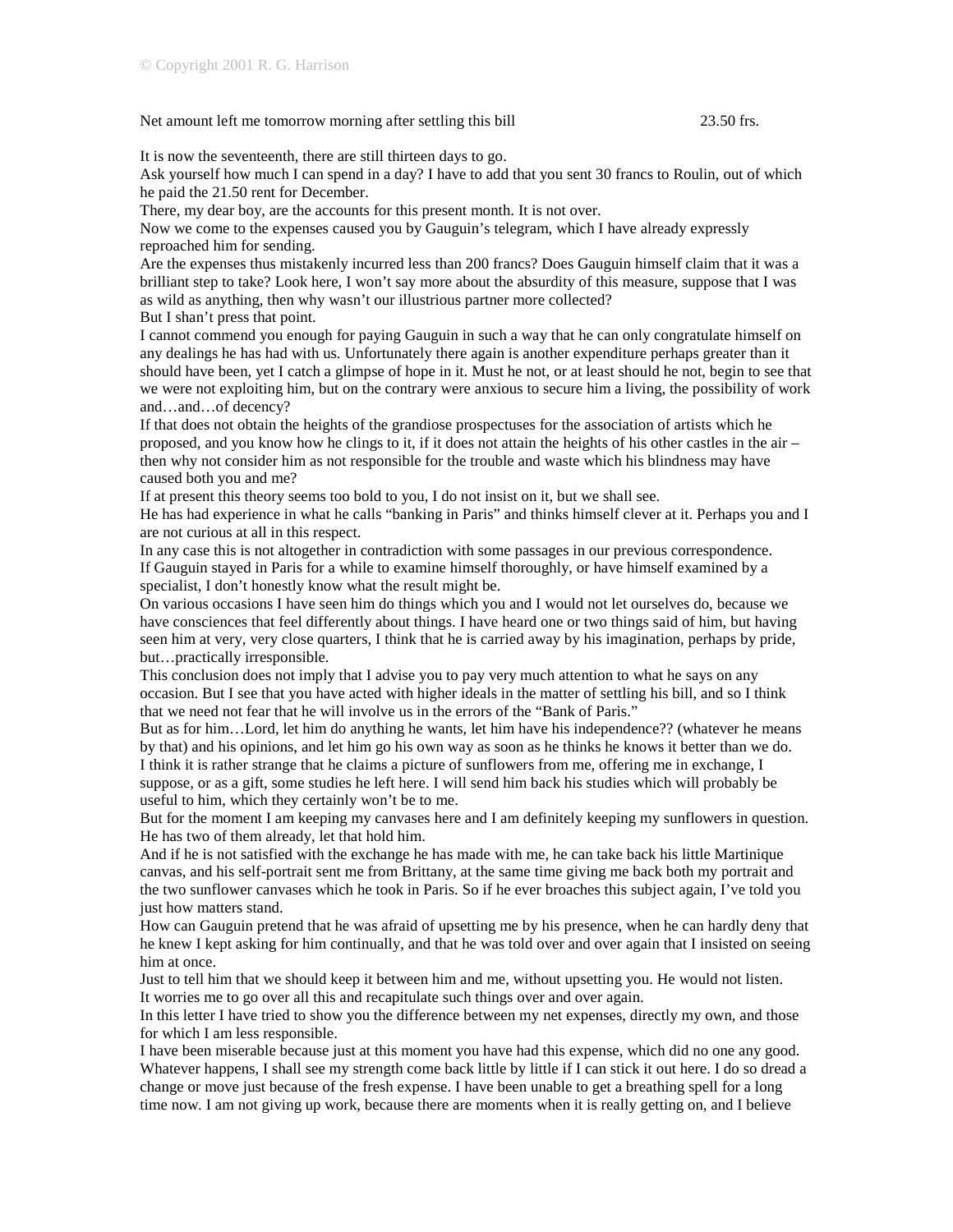that with patience the goal will at last be reached, that the pictures will pay back the money invested in making them.

Roulin is about to leave, as early as the  $21<sup>st</sup>$ . He is to be employed in Marseilles. The increase in pay is microscopic, and he will be obliged to leave his wife and children for a time; they will not be able to follow him till much later, because the expenses of a whole family will be heavier in Marseilles.

It is a promotion for him, but it is a poor consolation that the Government gives such an employee after so many years work.

And in point of fact, I believe that both he and his wife are heart broken. Roulin has often kept me company during the last week. I quite agree with you that we mustn't meddle with medical questions, which do not at all concern us. Just because you wrote a line to M. Rey saying that you would give him introductions in Paris, I understood you to mean Rivet. I did not think I was doing anything to compromise you by telling M. Rey that if he went to Paris, I'd be pleased if he took a picture to M. Rivet as a keepsake from me. Of course I did not mention anything else, but what I did say was that I myself should always regret not being a doctor, and that those who think painting is beautiful would do well to see nothing in it but a study of nature.

It will always be a pity, in spite of everything, that Gauguin and I were perhaps too quick to give up the question of Rembrandt and light which we had broached. Are De Haan and Isaäcson still there? Don't let them get discouraged. After my illness my eyes have naturally been very sensitive. I have been looking at that "Croque-mort" [undertaker] of De Haans, which he was good enough to send me the photograph of. Well, it seems to me that there is a real touch of Rembrandt in that figure, which seems to be lit up by the reflection of a light coming from the open tomb in front of which the croque-mort is standing like a sleepwalker.

It is done with great subtlety. I myself do not try to get effects by means of charcoal, and De Haan has taken for his medium this very charcoal, again a colourless substance.

I should like De Haan to see a study of mine of a lighted candle and two novels (one yellow, the other pink) lying on an empty chair (really Gauguin's chair), a size 30 canvas, in red and green [F 499, JH 1636]. I have just been working again today on its pendant, my own empty chair, a white deal chair with a pipe and a tobacco pouch [F 498, JH 1635]. In these two studies, as in others, I have tried for an effect of light by means of clear colour, probably De Haan would understand exactly what I was trying to get if you read to him what I have written on the subject.

Although this letter is already very long, since I have tried to analyse the month's expenses and complained a bit of the queer phenomenon of Gauguin's behaviour in choosing not to speak to me again and clearing out, there are still some things that I must add in praise of him.

One good quality he has is the marvellous way he can apportion expenses from day to day.

While I am often absent-minded, preoccupied with aiming at the goal, he has far more money sense for each separate day than I have. But his weakness is that by a sudden freak or animal impulse he upsets everything he has arranged.

Now do you stay at your post once you have taken it, or do you desert it? I do not judge anyone in this, hoping not to be condemned myself in cases when my strength might fail me, but if Gauguin has so much real virtue, and such capacity for charity, how is he going to employ himself?

As for me, I have ceased to be able to follow his actions, and I give it up in silence, but with a questioning note all the same.

From time to time he and I have exchanged ideas about French art, and impressionism...

It seems to me impossible, or at least pretty improbable, that impressionism will organize and steady itself now.

Why shouldn't what happened in England at the time of the Pre-Raphaelites happen here? The union broke up.

Perhaps I take all these things too much to heart and perhaps they sadden me too much. Has Gauguin ever read Tartarin in the Alps, and does he remember Tartarin's illustrious companion from Tarascon, who had such imagination that he imagined in a flash a complete imaginary Switzerland?

Does he remember the knot in a rope found high up in the Alps after the fall?

And you who want to know how things happened, have you read Tartarin all the way through? That will teach you to know your Gauguin pretty well.

I am really serious in urging you to look at this passage in Daudet's book again.

At the time of your visit here, were you able to notice the study I painted of the Tarascon diligence [F 478a, JH 1605], which as you know is mentioned in Tartarin the lion hunter?